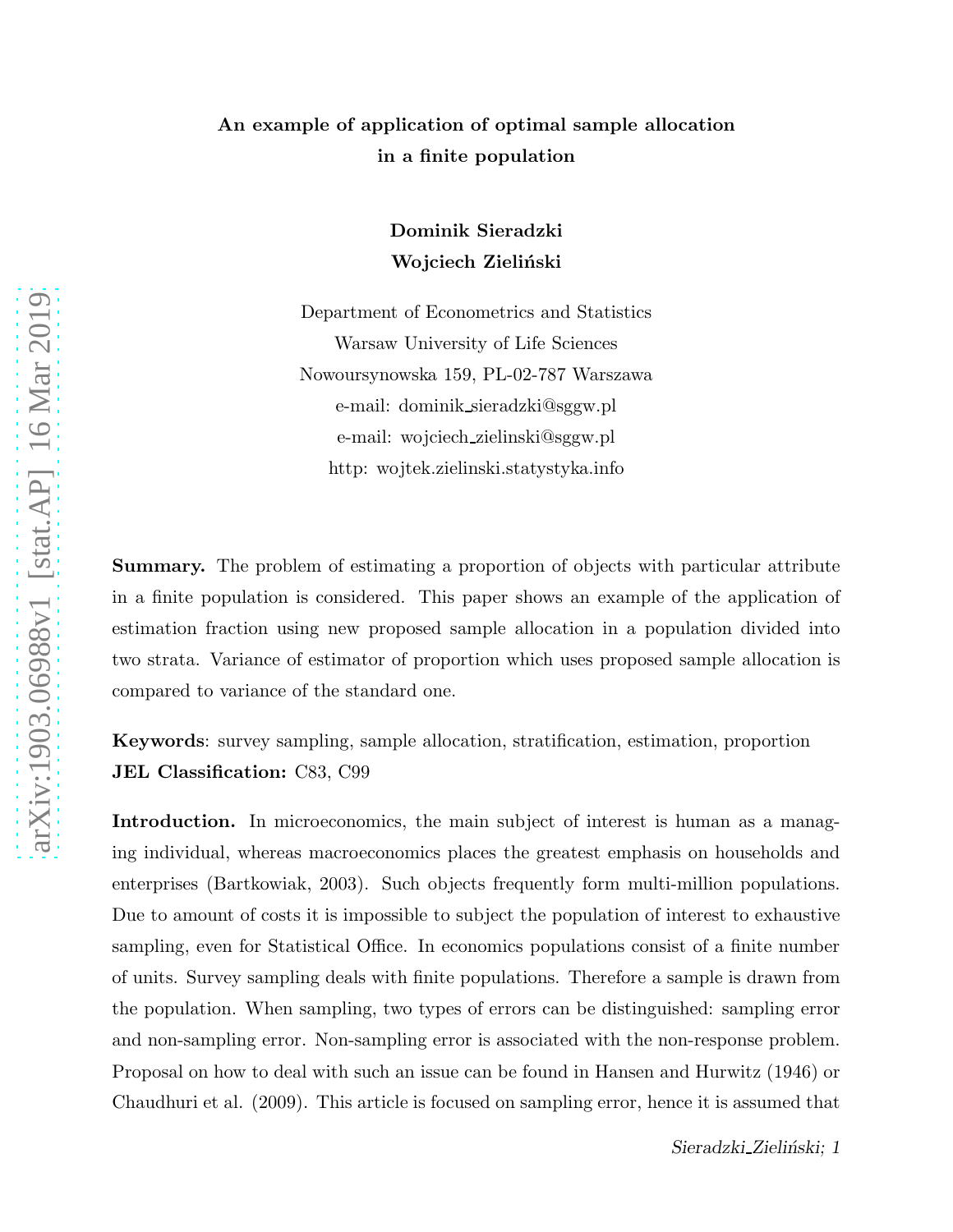responses were obtained from all of the chosen units in the sample. The sampling error, among others, depends on sampling scheme. In the next part of this paper an example of application of sample allocation proposed in Sieradzki and Zieliński (2018) is presented. In economics the aim of the research is often to inference about dychotomus occurences, for example support for a particular party or candidate in elections (Szreder, 2010), unemployment rate (Hada´s-Dyduch, 2015), farmers' decision about production credit and EU measures (using these funds or not) (Roszkowska-Mdra and Mańkowski, 2010) or deciding on ecological farming (Sieradzki and Stefa´nczyk, 2017). Consider a problem of support for a particular candidate in the elections. Main issue to consider in the study is a population  $\mathcal{U} = \{u_1, \ldots, u_N\}$  which contains a finite number of N people who may vote. In this population a number of people who support a particular candidate is observed. All the units in this population could be considered as a vector  $Y = (Y_1, \ldots, Y_N)$ , where  $Y_k = 1$  if k-th person supports a candidate and  $Y_k = 0$  if k-th person doesn't support a candidate, for  $k = 1, \ldots, N$ . Hence  $\sum_{k=1}^{N} Y_k$  stands for an unknown number of people in the population who support a candidate. Let us denote this number as  $M$ . The aim of the study is to estimate an unknown proportion (fraction)  $\theta = M/N$ . A sample of size n is drawn using simple random sampling without replacement scheme. In the sample number of people who support a candidate is observed and this number is a random variable. Let  $\xi$  denote this random variable. The random variable  $\xi$  has hypergeometric distribution (Barnett, 1974; Greene and Wellner, 2017) and its probability distribution function is

$$
P_{\theta,N,n}\{\xi = x\} = \frac{\binom{\theta N}{x}\binom{(1-\theta)N}{n-x}}{\binom{N}{n}},\tag{1}
$$

for integer x from set  $\{\max\{0, n - (1 - \theta)N\}, \ldots, \min\{n, \theta N\}\}\$ . Unbiased estimator with minimal variance of the parameter  $\theta$  is  $\hat{\theta} = \frac{\xi}{n}$  $\frac{5}{n}$  (Cochran, 1977; Steczkowski, 1995). Variance of that estimator equals  $D_{\theta}^2 = \frac{1}{n^2} D_{\theta}^2 \xi = \frac{\theta(1-\theta)}{n} \frac{N-n}{N-1}$  $\frac{N-n}{N-1}$  for all  $\theta$ . It is obvious the worst variance occurs when  $\theta$  equals 1/2.

2. Stratified estimator. In some cases, the population of the study is strongly variable and support for a particular candidate depends on e.g. region or gender of voters. Therefore the sample is drawn due to simple random sampling without replacement scheme, so it can contain only people who support a candidate. To avoid this, stratified random sampling is used. This method of sampling assumes a division of the population among disjoint strata.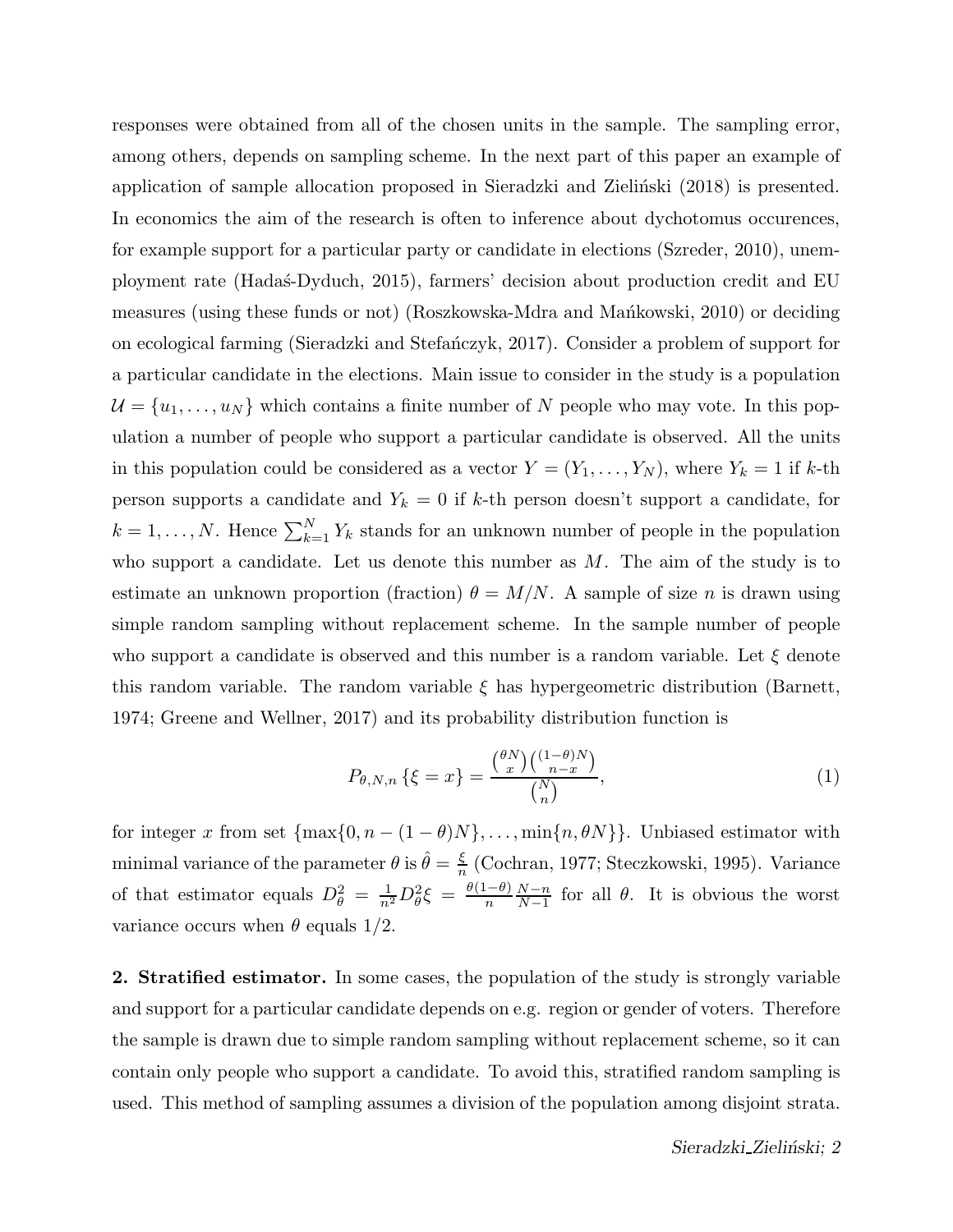After such division of the population, random sample is taken in each strata (Cochran, 1977). Let us divide the population U into two disjoint strata  $U_1$  and  $U_2$ ,  $U = U_1 \cup U_2$  of  $N_1$  and  $N_2$  people, respectively. The details of division of the population in stratification can be found in (Horgan, 2006; Hidiroglou and Kozak, 2017). For example, support in elections can depend on dominant political option at the time. In each strata fraction of people who support a candidate equals  $\theta_1$  and  $\theta_2$ , respectively. The aim of the study is still to estimate the overall proportion  $\theta$ , not  $\theta_1$  and  $\theta_2$ . Let  $w_1$  denote a contribution of the first strata, i.e.  $w_1 = N_1/N$ . Obviously the overall proportion equals

$$
\theta = w_1 \theta_1 + w_2 \theta_2, \tag{2}
$$

where  $w_2 = 1 - w_1$  is a contribution of the second strata. It seems intuitively obvious to take as our estimate of  $\theta$ ,

$$
\hat{\theta}_w = w_1 \frac{\xi_1}{n_1} + w_2 \frac{\xi_2}{n_2},\tag{3}
$$

where  $n_1$  and  $n_2$  denote sample sizes from the first and the second strata, respectively. Now, there are two random variables describing the number of units with a particular attribute in samples drawn from each strata:

$$
\xi_1 \sim H(N_1, \theta_1 N_1, n_1), \ \xi_2 \sim H(N_2, \theta_2 N_2, n_2). \tag{4}
$$

Let us consider costs of sampling. Suppose that cost of sampling from the first strata equals  $c_1$  and from the second one  $c_2$ . Funds for the poll are limited. Cost function is of the form:

$$
C = c_1 n_1 + c_2 n_2. \tag{5}
$$

The main goal is to estimate the overall fraction  $\theta$ , not fraction in each strata. The parameter  $\theta_1$  will be considered as a nuisance one. This parameter will be eliminated by appropriate averaging. Note that for a given  $\theta \in [0,1]$ , parameter  $\theta_1$  is a fraction  $M_1/N_1$ (it is treated as the number, not as the random variable) from the set

$$
A = \left\{ a_{\theta}, a_{\theta} + \frac{1}{N_1}, \dots, b_{\theta} \right\},\tag{6}
$$

where

$$
a_{\theta} = \max\left\{0, \frac{\theta - w_2}{w_1}\right\} \text{ and } b_{\theta} = \min\left\{1, \frac{\theta}{w_1}\right\} \tag{7}
$$

Sieradzki\_Zieliński; 3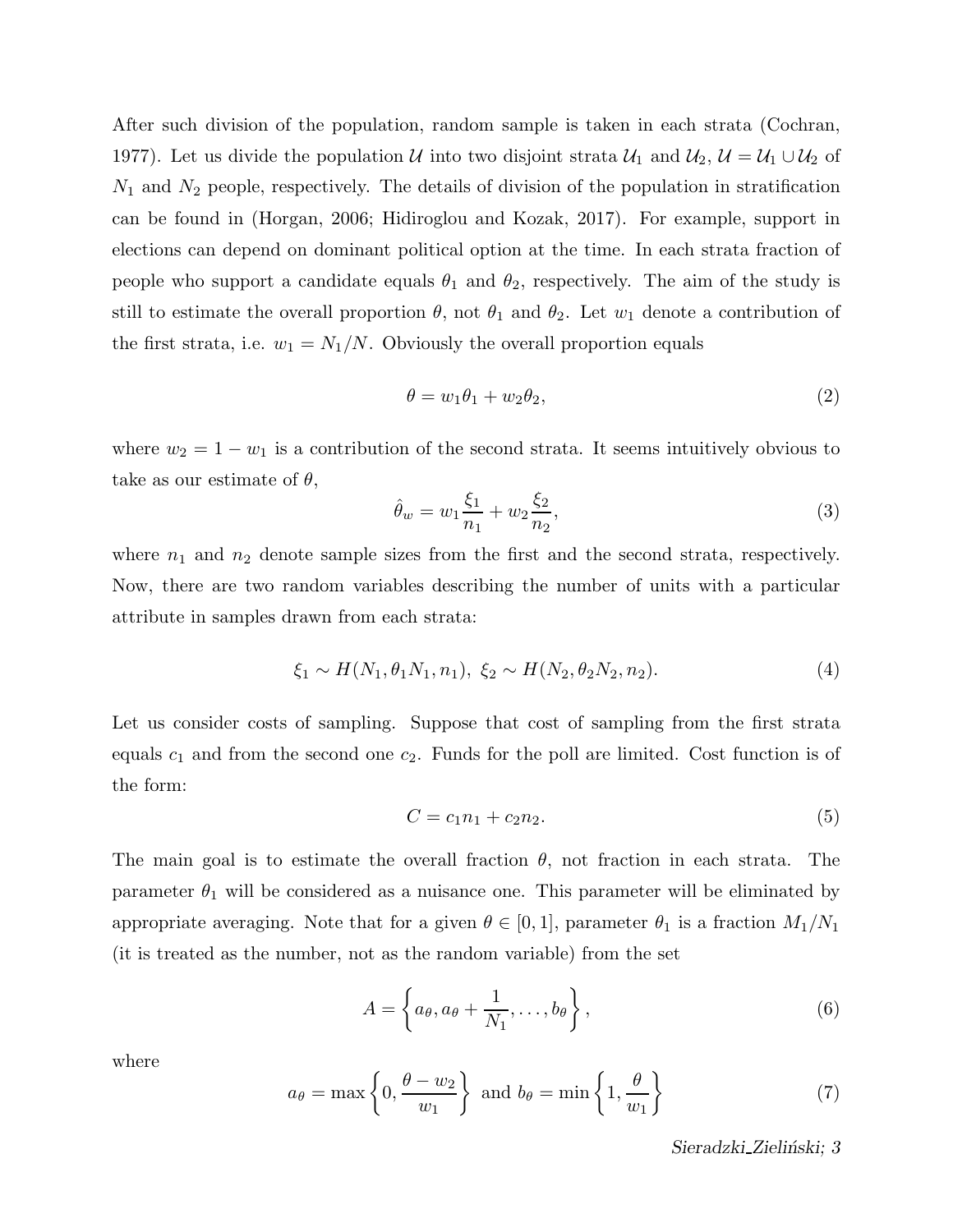and let  $L_{\theta}$  be cardinality of A.

It is facile to prove that estimator  $\hat{\theta}_w$  is an unbiased estimator of fraction  $\theta$  (Sieradzki and Zieliński, 2017). Hence it is necessary to compare variances of both estimators. Averaged variance of estimator  $\hat{\theta}_w$  having regard to cost, could be as follows:

$$
D_{\theta}^{2} \hat{\theta}_{w} = \frac{1}{L_{\theta}} \sum_{\theta_{1} \in A} \left( \frac{w_{1}^{2}}{n_{1}} \theta_{1} (1 - \theta_{1}) \frac{N_{1} - n_{1}}{N_{1} - 1} + \frac{w_{2}^{2}}{(C - c_{1} n_{1})/c_{2}} \frac{\theta - w_{1} \theta_{1}}{w_{2}} \left( 1 - \frac{\theta - w_{1} \theta_{1}}{w_{2}} \right) \frac{N_{2} - (C - c_{1} n_{1})/c_{2}}{N_{2} - 1} \right)
$$
\n(8)

Detailed analysis of variance  $D_\theta^2\hat{\theta}_w$  can be found in (Sieradzki and Zieliński, 2017; Sieradzki and Zielinski, 2018). In further steps: firstly, finding 'the worst' situation, i.e. such value of proportion for which variance  $D_{\theta}^2 \hat{\theta}_w$  takes on its maximal value is needed. Then it is necessary to find such  $(n_1^{opt}$  $_1^{opt}, n_2^{opt}$  $_{2}^{opt}$ ), that minimizes this maximal variance. The optimal allocation of the sample is  $(n_2^{opt} = (C - c_1 n_1^{opt})$  $\binom{opt}{1}/c_2$ :

$$
n_1^{opt} = \begin{cases} \frac{C\sqrt{N_2 - 1}w_1}{c_1\sqrt{N_2 - 1}w_1 - \sqrt{c_1c_2w_2(N(w_1^2 - 3w_1 + 1.5) - w_1)}}, & \text{for } w_1 < w_1^*,\\ \text{numerical solution available,} & \text{for } w_1 > w_1^*, \end{cases} \tag{9}
$$

where  $w_1^*$  equals about 0.46 (Sieradzki and Zieliński, 2018).

In order to compare effectiveness of both estimators, it is necessary to determine sample size for the classical estimator  $\hat{\theta}_c$ . Let  $n_c$  denote a sample size for estimator  $\hat{\theta}_c$ . Sample size could be described as follows (Sieradzki and Zieliński, 2018):

$$
n_c = \frac{C}{w_1 c_1 + w_2 c_2}.\tag{10}
$$

Example of application of this sample allocation will be considered in the next section.

3. Example. Suppose that the aim of the research is to estimate support for a candidate (it will be referred to as a candidate "A") in second round of presidential elections in Poland. In Poland there are more than 30 milion people who are entitled to vote (due to official statistics, in 2015 there were  $N = 30709281$  voters). The standard way of estimation  $\theta$  is to take a sample of size  $n_c$  due to the scheme of simple sampling without replacement. In the sample the number of answers "yes, I will vote for candidate A" is counted. Let us denote this number as  $\xi$ . Obviously the standard estimator of the support is  $\xi/n_c$ .

Sieradzki\_Zieliński; 4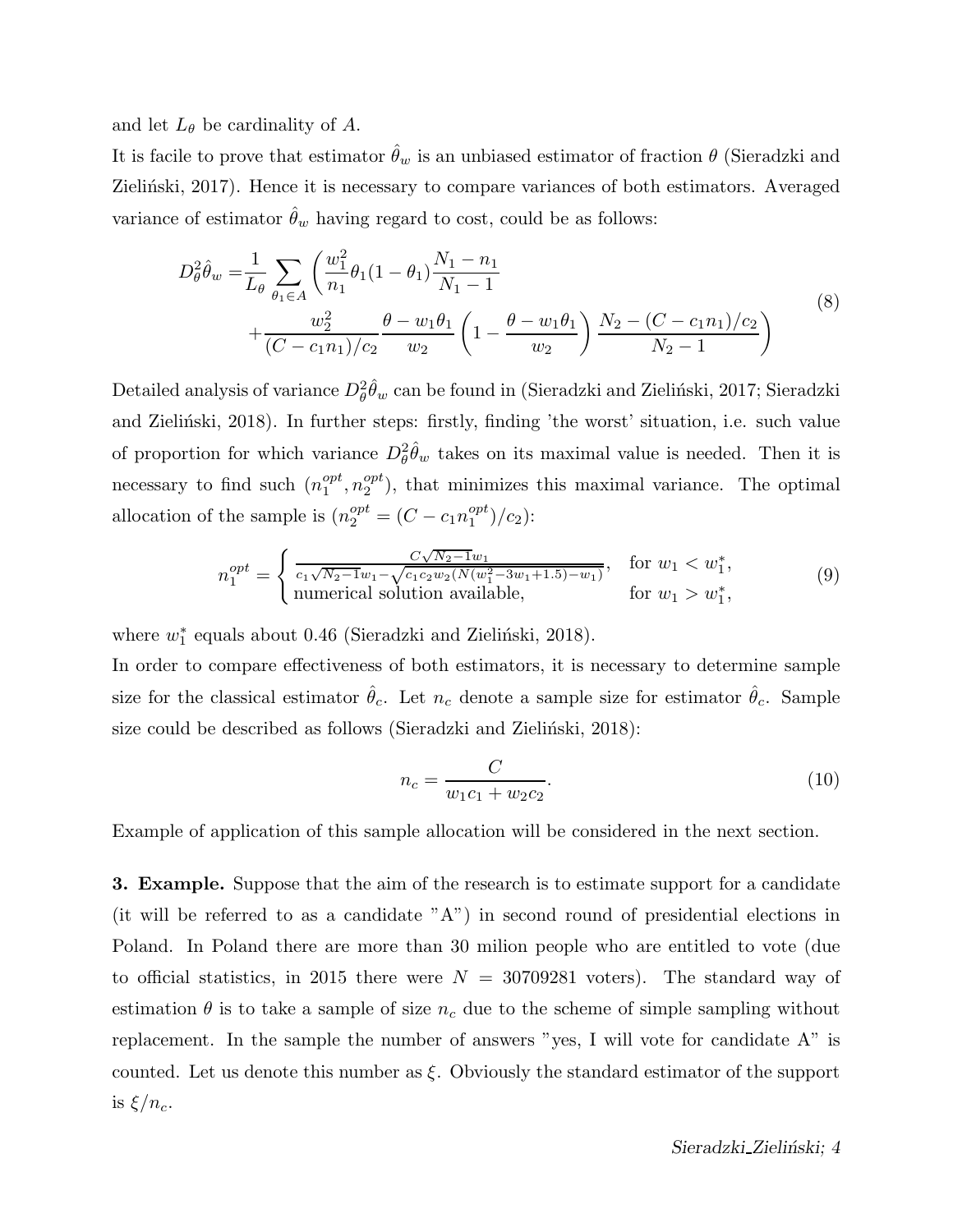In 2015 some party which is linked with candidate 'A' won in 7 of 16 voivodeships. In those voivodeships there were 14526524 people who may vote. In the remaining ones there were 16182757 voters. Hence let us divide the population of electorate into two strata: the first one of the weight  $w_1 = 14526524/30709281 = 0.47$  and the second one of the weight  $w_2 = 16182757/30709281 = 0.53$ . Suppose that costs of sampling from the first and the second strata equal  $c_1 = 3$  and  $c_2 = 1$ , respectively. Funds for the sampling for this poll equal e.g.  $C = 1200$ . These are exemplary values of these magnitudes, but for all values sample allocation is calculated in the same way. Sample size  $n_c$  equals 618. The optimal division  $(n_1^{opt}$  $_1^{opt}, n_2^{opt}$  $2<sup>opt</sup>$ ) of the sample for this numerical case could be calculated. After some calculations (which can be done in e.g. Mathematica) optimal sample allocation is obtained:  $n_1 = 242$  and  $n_2 = 474$ .

Suppose that in the whole sample 100 'yes' answers were obtained. The point estimate of the support with classical estimator equals  $\hat{\theta}_c = 100/618 = 16.18\%$  and its estimated variance equals

$$
\hat{v}_c(100) = \frac{\hat{\theta}_c(1 - \hat{\theta}_c)}{618} \frac{30709281 - 618}{30709281 - 1} = 0.00021946,\tag{11}
$$

Suppose that in the sample of size  $n_1$  from the first strata there were 10 'yes' answers and the number of 'yes' answers in the sample of size  $n_2$  equals 128. The point estimate of the support would be  $\hat{\theta}_w = 16.14\%$ . The estimated variance of the estimator  $\hat{\theta}_w$  equals

$$
\hat{v}(10, 128) = \left(\frac{14526524}{30709281}\right)^2 \frac{\frac{10}{242} \left(1 - \frac{10}{242}\right)}{616} \frac{14526524 - 242}{14526524 - 1} + \left(\frac{16182757}{30709281}\right)^2 \frac{\frac{128}{474} \left(1 - \frac{128}{474}\right)}{474} \frac{16182757 - 474}{16182757 - 1} = 0.00001516.
$$
\n(12)

The relative reduction of estimated variance equals

$$
reduction = \left(1 - \frac{\hat{v}_w(10, 128)}{\hat{v}_c(100)}\right) \cdot 100\% = 30.94\%.
$$
 (13)

Table 1 shows other possible results of the poll, assuming that the overall 'yes' answers equal to 100, total funds equal 1200, costs of sampling from the first and the second stratum equal 3 and 1, respectively.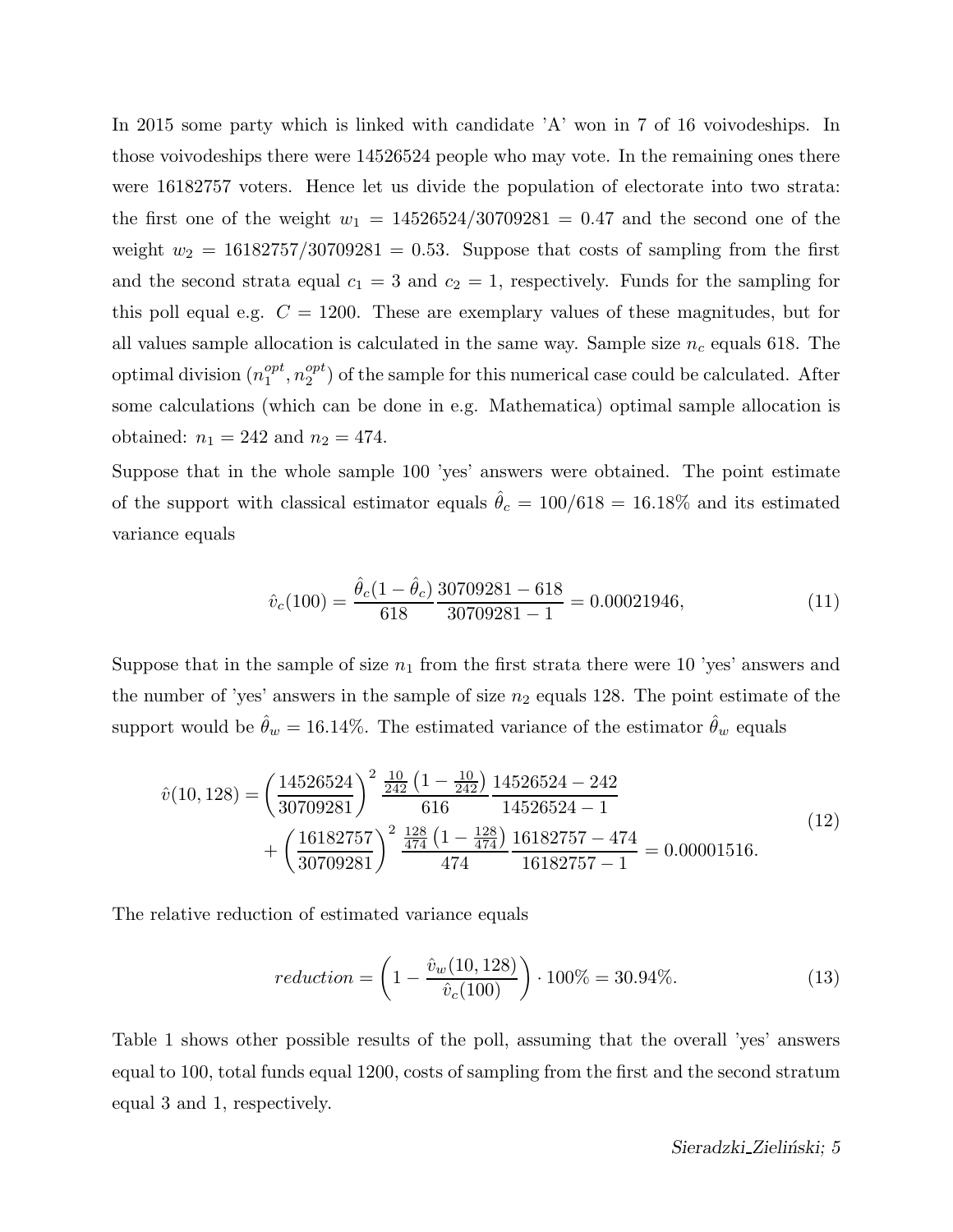Table 1. Possible results for  $\xi = 100$ ,  $\hat{v}_c(100) = 0.00021946$ ,  $c_1 = 3$ ,  $c_2 = 1$ ,  $C = 1200$ ,  $n_1 = 242, n_2 = 474, n_c = 618, \hat{\theta}_c = 16.18\%.$ 

| $\xi_1$ | $\xi_2$ | support | variance  | reduction |
|---------|---------|---------|-----------|-----------|
| 10      | 128     | 16.14%  | 0.0001516 | 30.94%    |
| 20      | 111     | 16.22%  | 0.0001750 | 20.28%    |
| 30      | 93      | 16.19%  | 0.0001930 | 12.08%    |
| 40      | 75      | 16.16%  | 0.0002061 | $6.10\%$  |
| 50      | 57      | 16.13%  | 0.0002143 | 2.33%     |
| 60      | 40      | 16.21%  | 0.0002188 | 0.31%     |
| 70      | 22      | 16.18%  | 0.0002174 | 0.94%     |
| 80      | 41      | 6.15%   | 0.0002112 | 3.77%     |

In Tables 2 and 3 there are given possible results assuming, that the overall positive answers is 300 and 400 respectively.

Table 2. Possible results for  $\xi = 200$ ,  $\hat{v}_c(200) = 0.000354193$ ,  $c_1 = 3$ ,  $c_2 = 1$ ,  $C = 1200$ ,  $n_1 = 242, n_2 = 474, n_c = 618, \hat{\theta}_c = 32.36\%.$ 

| $\xi_1$ | $\xi_2$ | support | variance  | reduction |
|---------|---------|---------|-----------|-----------|
| 10      | 274     | 32.31\% | 0.0001788 | 49.53%    |
| 20      | 257     | 32.39%  | 0.000215  | 39.29%    |
| 30      | 239     | 32.36\% | 0.0002466 | 30.37%    |
| 40      | 221     | 32.33%  | 0.0002733 | 22.83%    |
| 50      | 204     | 32.41\% | 0.0002954 | 16.6%     |
| 60      | 186     | 32.38%  | 0.0003125 | 11.78%    |
| 70      | 168     | 32.35\% | 0.0003247 | 8.32%     |
| 80      | 150     | 32.32%  | 0.0003321 | $6.24\%$  |
| 90      | 133     | 32.40\% | 0.0003352 | 5.37\%    |
| 100     | 115     | 32.37%  | 0.0003329 | $6.01\%$  |
| 110     | 97      | 32.33%  | 0.0003258 | 8.02\%    |
| 120     | 80      | 32.41%  | 0.0003146 | 11.17%    |
| 130     | 62      | 32.38%  | 0.0002979 | 15.89%    |
| 140     | 44      | 32.35%  | 0.0002763 | 21.99%    |
| 150     | 26      | 32.32\% | 0.0002498 | 29.46\%   |
| 160     | 9       | 32.40%  | 0.0002197 | 37.97%    |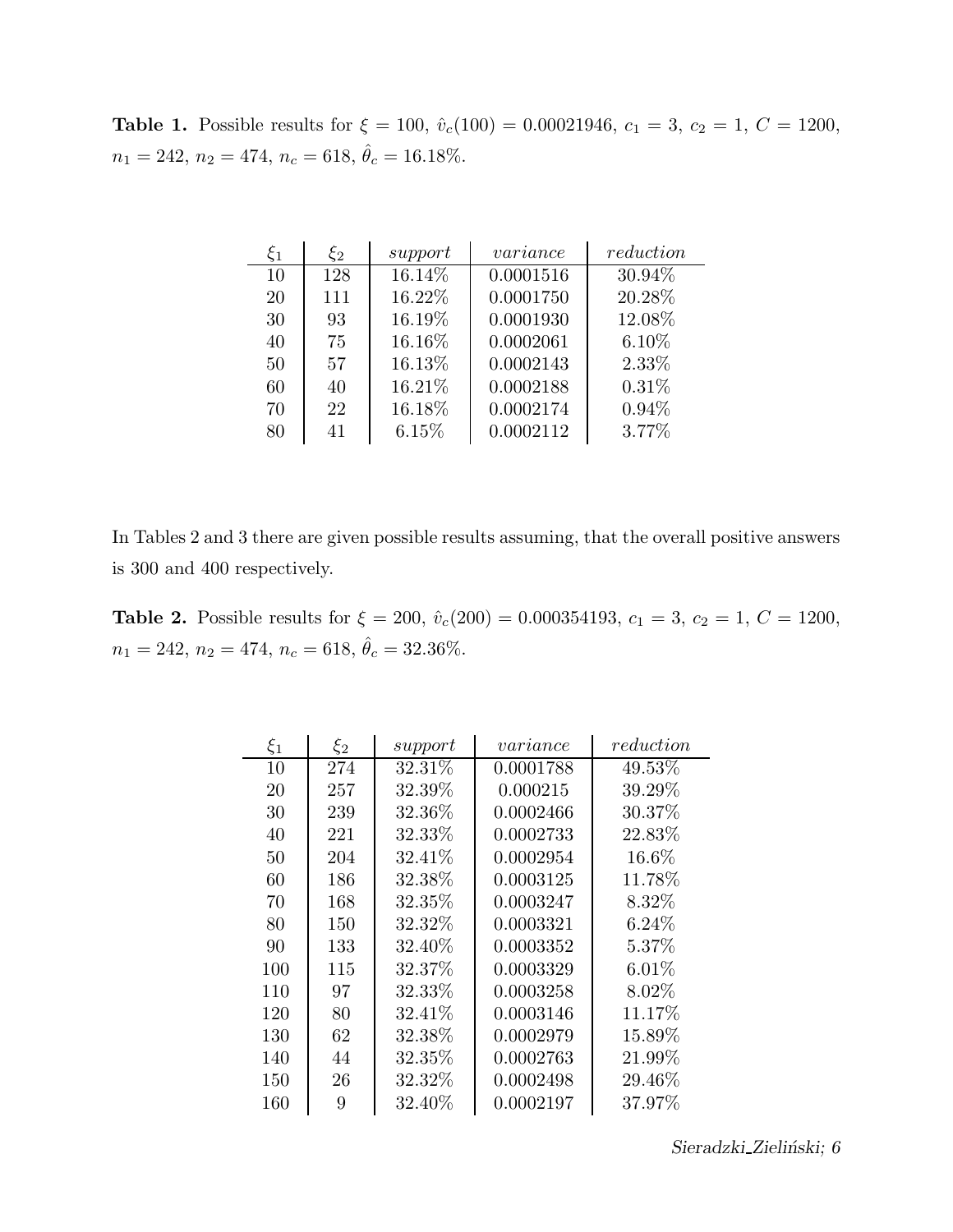Table 3. Possible results for  $\xi = 300$ ,  $\hat{v}_c(300) = 0.000404188$ ,  $c_1 = 3$ ,  $c_2 = 1$ ,  $C = 1200$ ,  $n_1 = 242, n_2 = 474, n_c = 618, \hat{\theta}_c = 48.54\%.$ 

| $\xi_1$ | $\xi_2$ | support   | variance  | reduction |
|---------|---------|-----------|-----------|-----------|
| 10      | 421     | 48.59%    | 0.0000947 | 76.57%    |
| 20      | 403     | 48.56%    | 0.0001447 | 64.19%    |
| 30      | 385     | 48.53%    | 0.0001899 | $53.01\%$ |
| 40      | 367     | $48.5\%$  | 0.0002303 | 43.03%    |
| 50      | 350     | 48.58%    | 0.0002652 | 34.4%     |
| 60      | 332     | 48.55%    | 0.0002959 | 26.8%     |
| 70      | 314     | 48.52%    | 0.0003217 | 20.41%    |
| 80      | 297     | $48.6\%$  | 0.0003424 | $15.29\%$ |
| 90      | 279     | 48.57%    | 0.0003586 | 11.28%    |
| 100     | 261     | 48.54%    | 0.0003699 | 8.47%     |
| 110     | 243     | $48.51\%$ | 0.0003764 | $6.87\%$  |
| 120     | 226     | 48.59%    | 0.0003781 | $6.45\%$  |
| 130     | 208     | 48.55%    | 0.000375  | 7.22%     |
| 140     | 190     | 48.52\%   | 0.000367  | $9.2\%$   |
| 150     | 172     | 48.49%    | 0.0003541 | 12.38%    |
| 160     | 155     | 48.57%    | 0.0003368 | 16.66%    |

Tables 4-6 contain proper columns, assuming that cost of sampling in the second strata is greater than in the first strata, i.e.  $c_1 = 1$  and  $c_2 = 3$ .

Table 4. Possible results for  $\xi = 100$ ,  $\hat{v}_c(100) = 0.00021946$ ,  $c_1 = 1$ ,  $c_2 = 3$ ,  $C = 1200$ ,  $n_1 = 405, n_2 = 265, n_c = 582, \hat{\theta}_c = 17.18\%.$ 

| $\xi_1$ | $\xi_2$ | support | variance  | reduction |
|---------|---------|---------|-----------|-----------|
| 10      | 81      | 17.22%  | 0.0002342 | $4.23\%$  |
| 20      | 75      | 17.2%   | 0.0002372 | 2.98%     |
| 30      | 69      | 17.19%  | 0.0002385 | 2.45%     |
| 40      | 63      | 17.17%  | 0.0002381 | 2.63%     |
| 50      | 57      | 17.16%  | 0.0002359 | 3.52%     |
| 60      | 51      | 17.14%  | 0.000232  | 5.13%     |
| 70      | 45      | 17.12%  | 0.0002263 | 7.45%     |
| 80      | 39      | 17.11%  | 0.0002189 | 10.49%    |

Sieradzki\_Zieliński; 7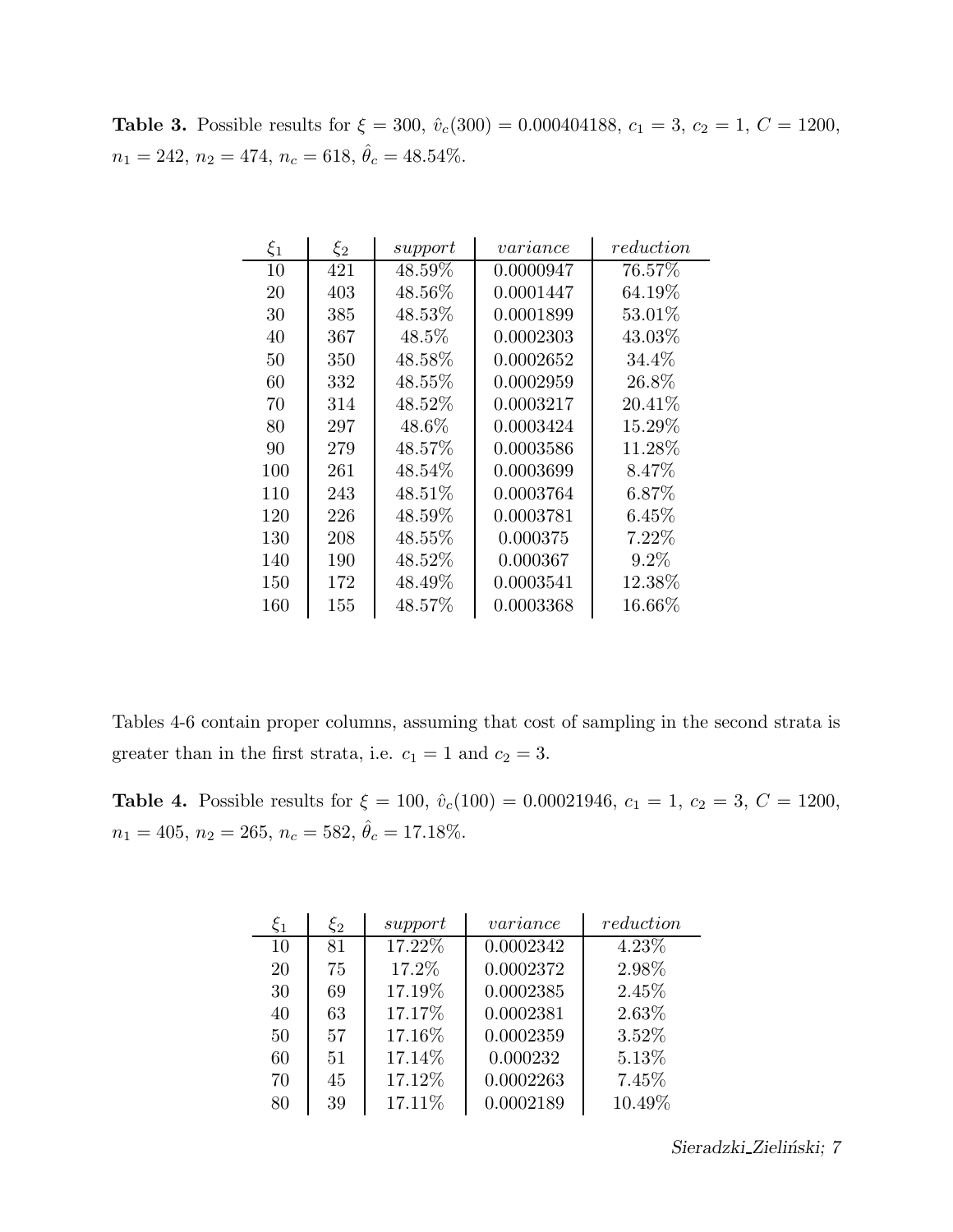Table 5. Possible results for  $\xi = 200$ ,  $\hat{v}_c(200) = 0.000387547$ ,  $c_1 = 1$ ,  $c_2 = 3$ ,  $C = 1200$ ,  $n_1 = 405, n_2 = 265, n_c = 582, \hat{\theta}_c = 34.36\%.$ 

| $\xi_1$ | $\xi_2$ | support | variance  | reduction |
|---------|---------|---------|-----------|-----------|
| 10      | 274     | 32.31%  | 0.0001788 | 49.53%    |
| 20      | 257     | 32.39%  | 0.000215  | 39.29%    |
| 30      | 239     | 32.36\% | 0.0002466 | 30.37%    |
| 40      | 221     | 32.33%  | 0.0002733 | 22.83%    |
| 50      | 204     | 32.41%  | 0.0002954 | 16.6%     |
| 60      | 186     | 32.38%  | 0.0003125 | 11.78%    |
| 70      | 168     | 32.35\% | 0.0003247 | 8.32\%    |
| 80      | 150     | 32.32%  | 0.0003321 | $6.24\%$  |
| 90      | 133     | 32.4\%  | 0.0003352 | $5.37\%$  |
| 100     | 115     | 32.37%  | 0.0003329 | 6.01%     |
| 110     | 97      | 32.33%  | 0.0003258 | 8.02\%    |
| 120     | 80      | 32.41\% | 0.0003146 | 11.17%    |
| 130     | 62      | 32.38%  | 0.0002979 | 15.89%    |
| 140     | 44      | 32.35%  | 0.0002763 | 21.99%    |
| 150     | 26      | 32.32\% | 0.0002498 | 29.46\%   |
| 160     | 9       | 32.4%   | 0.0002197 | 37.97%    |

Table 6. Possible results for  $\xi = 300$ ,  $\hat{v}_c(300) = 0.000429142$ ,  $c_1 = 1$ ,  $c_2 = 3$ ,  $C = 1200$ ,  $n_1 = 405, \, n_2 = 265, \, n_c = 582, \, \hat{\theta}_c = 51.55\%.$ 

| $\xi_1$ | $\xi_2$ | support  | variance  | reduction |
|---------|---------|----------|-----------|-----------|
| 10      | 254     | 51.49%   | 0.0000548 | 87.23%    |
| 20      | 248     | 51.48%   | 0.0000886 | 79.36%    |
| 30      | 242     | 51.46%   | 0.0001206 | 71.89%    |
| 40      | 237     | 51.64\%  | 0.0001479 | $65.54\%$ |
| 50      | 231     | 51.63%   | 0.0001766 | 58.85%    |
| 60      | 225     | 51.61%   | 0.0002036 | 52.56%    |
| 70      | 219     | $51.6\%$ | 0.0002289 | 46.67%    |
| 80      | 213     | 51.58%   | 0.0002524 | 41.2%     |
| 90      | 207     | 51.56%   | 0.0002741 | 36.13%    |
| 100     | 201     | 51.55%   | 0.0002941 | 31.46%    |
| 110     | 195     | 51.53%   | 0.0003124 | 27.21%    |
| 120     | 189     | 51.52\%  | 0.0003289 | 23.36%    |
| 130     | 183     | $51.5\%$ | 0.0003437 | 19.92%    |
| 140     | 177     | 51.49%   | 0.0003567 | 16.88%    |
| 150     | 171     | 51.47\%  | 0.000368  | 14.25\%   |
| 160     | 165     | 51.45\%  | 0.0003775 | 12.03%    |

Summary. In the article an example of application of averaged sample allocation was presented. The classical estimator and stratified estimator were compared with respect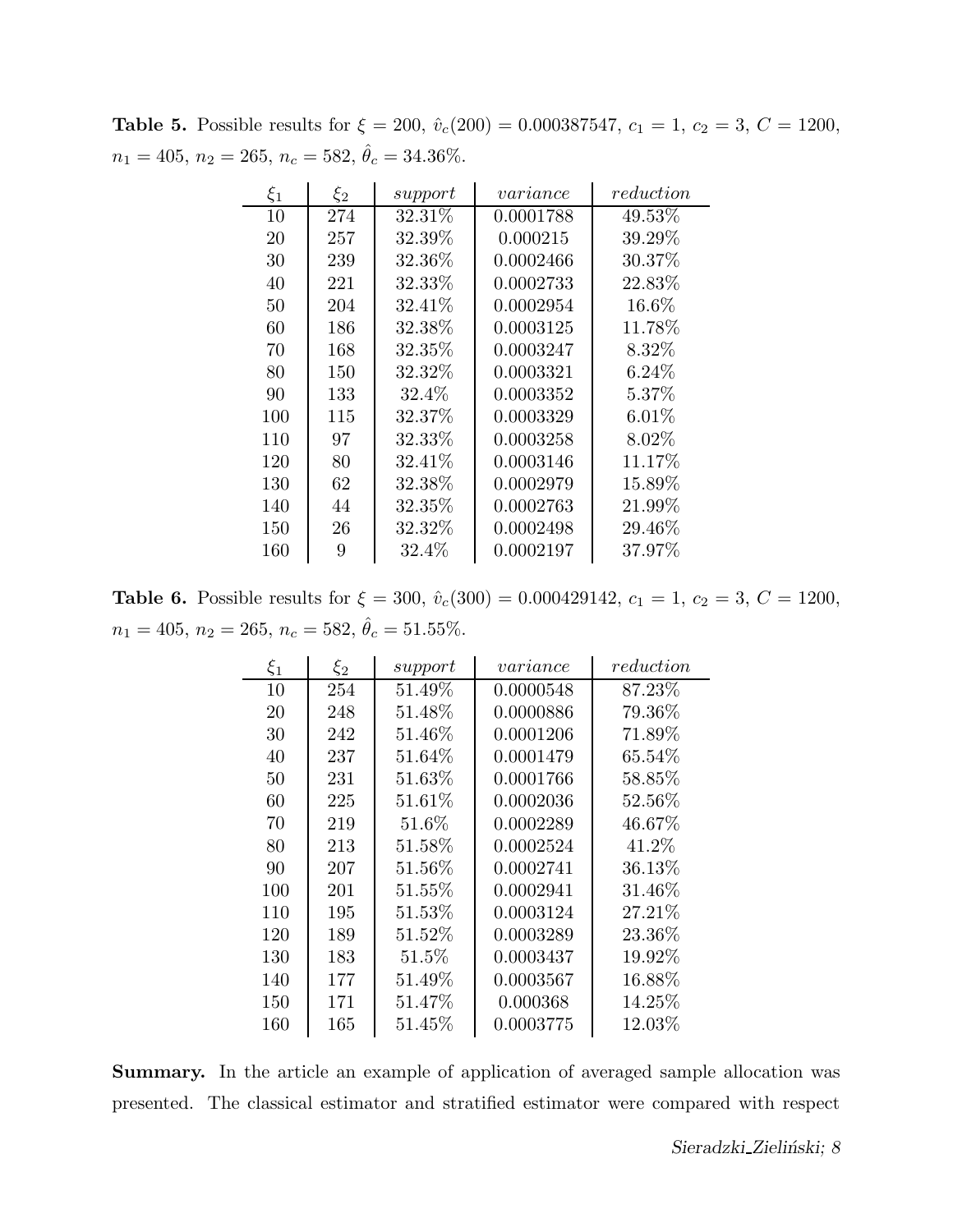to their estimated variances. The variance of estimator  $\theta_w$  depends strongly on costs of sampling  $c_1, c_2$  and limited funds C. In the numerical study it was shown that whatever value  $c_1, c_2$  and C have, the estimated variance of  $\hat{\theta}_w$  is smaller than estimated variance of  $\hat{\theta}_c$ . The reduction of the variance is up to 90%. It is worth noting that proposed sample allocation does not need any preliminary investigation, which is necessary in the case of Neyman allocation.

## References

Barnett, V. (1974). Elements of Sampling Theory, The English Universities Press Ltd. Bartkowiak, R. (2003). Historia myśli ekonomicznej, Polskie Wydawnictwo Ekonomiczne, Warszawa.

Chaudhuri, A., Christofides, T., C., & Saha, A. (2009). Protection of privacy in efficient application of randomized response techniques, Statistical Methods and Applications, 18, 389-418.

Cochran, W., G. (1977). Sampling Techniques (3rd ed.), New York: John Wiley.

Greene, E., & Wellner, J., A. (2017). Exponential bounds for the hypergeometric distribution, Bernoulli, 23, 1911-1950.

Hada's-Dyduch, M. (2015). Polish macroeconomic indicators correlated-prediction with indicators of selected countries, In: Papież, M. & and Śmiech, S. 9th Professor Aleksander Zelias International Conference on Modelling and Forecasting of Socio-Economic Phenomena. Conference Proceedings. Cracow: Foundation of the Cracow, 68-76.

Hansen, M., H., & Hurwitz, W., N. (1946). The problem of non-response in sample surveys, Journal of the American Statistical Association, 41, 236, 517-529.

Hidiroglou, M., A., & Kozak, M. (2017). Stratification of Skewed Populations: A Comparison of Optimisation-based versus Approximate Methods, International Statistical Review, 86, 87-105.

Roszkowska-Mądra, B., & Mańkowski D., R. (2010). Determinanty decyzji rolników o korzystaniu z funduszy unii europejskiej i kredytów na dziaalność rolnicz: przykład dla rolnictwa z rozwinitym systemem produkcji mlecznej w wojew´odztwie podlaskim, Roczniki Nauk Rolniczych. Seria G, Ekonomika Rolnictwa, 97, 14-27.

Sieradzki, D., & Stefanczyk J.  $(2017)$ . The conversion of the area of ecological crops in the selected EU states. Economic Science for Rural Development, 44, 190-196.

Sieradzki, D., & Zieliński W. (2017). Sample allocation in estimation of proportion in